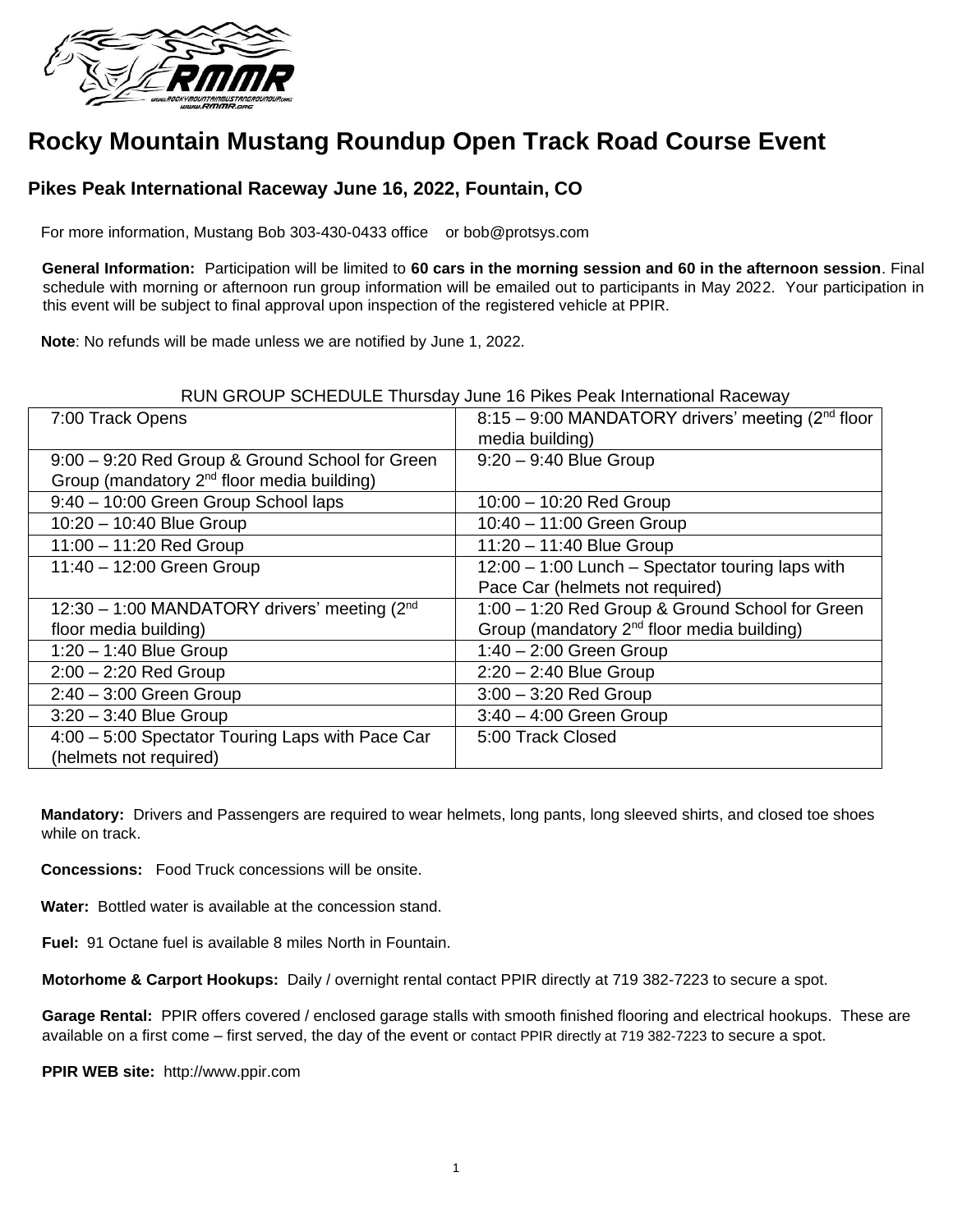## **Pikes Peak International Raceway Rules**

#### **No one is permitted on Pikes Peak International Raceway property without first signing a liability waiver. If you have not done so, you are a trespasser and must leave immediately.**

#### **General:**

The entry road speed limit is 25 mph. The paddock speed limit is 10 mph.

The racing surface, including the track entry and exit roads, is operated in a counterclockwise manner only. At no time may any vehicle be operated in a clockwise manner unless specifically directed to do so by an event official.

Cars within the hot pits may be pushed backward by crew, but can be driven backward only when specifically directed to do so by an event official.

The PPIR sound limit is 103 decibels on the A scale, as measured at any property line by track management. Vehicles in violation will not be allowed to continue use of the track without correcting the situation. Any vehicle causing a violation will be immediately black flagged and not allowed back on track until corrective measures have been taken. Any vehicle found to be in violation a third time on any day will be excluded without refund from further participation in the event.

Firearms must be stored out of sight and secured.

Fireworks are absolutely prohibited. Anyone caught using any type of fireworks will be removed from the property for the remainder of the event.

Small children may not be left unattended.

Pets must be on a leash at all times while on track property.

Radio controlled helicopters, airplanes, and any other devices that intentionally leave the ground may not be operated on or over PPIR Track.

Non-street legal race vehicles, pit bikes, scooters, etc., may be operated on PPIR property only.

### **ALCOHOL AND DRUGS:**

Alcohol may not be consumed at the track until the track surface is closed ("cold") at the end of day.

Marijuana / CBD possession and/or use is not permitted at any time.

Illegal drug possession and/or use is not permitted at any time.

Persons using prescription drugs that bear warnings against driving motor vehicles shall not use the race track surface, nor be allowed in areas marked "authorized personnel only".

Persons violating drug and/or alcohol may be immediately escorted from the premises. Second chances will be given on a case-by-case basis. Don't expect a third chance.

### **PADDOCK USE:**

Parking is allowed in the RV area by registration and pre-payment ONLY. Oil, transmission fluid, anti-freeze, and other hazardous fluids may only be left at the track in containers designated for those purposes. Take used tires home.

Permission must be obtained from the track management before marking any paved surface with anything other than chalk.

Do not drive stakes or nails into the asphalt.

Stakes may be driven into unpaved areas only with location specific authorization from the track management. There are underground utilities, and you will be charged for any repairs to utilities or the asphalt.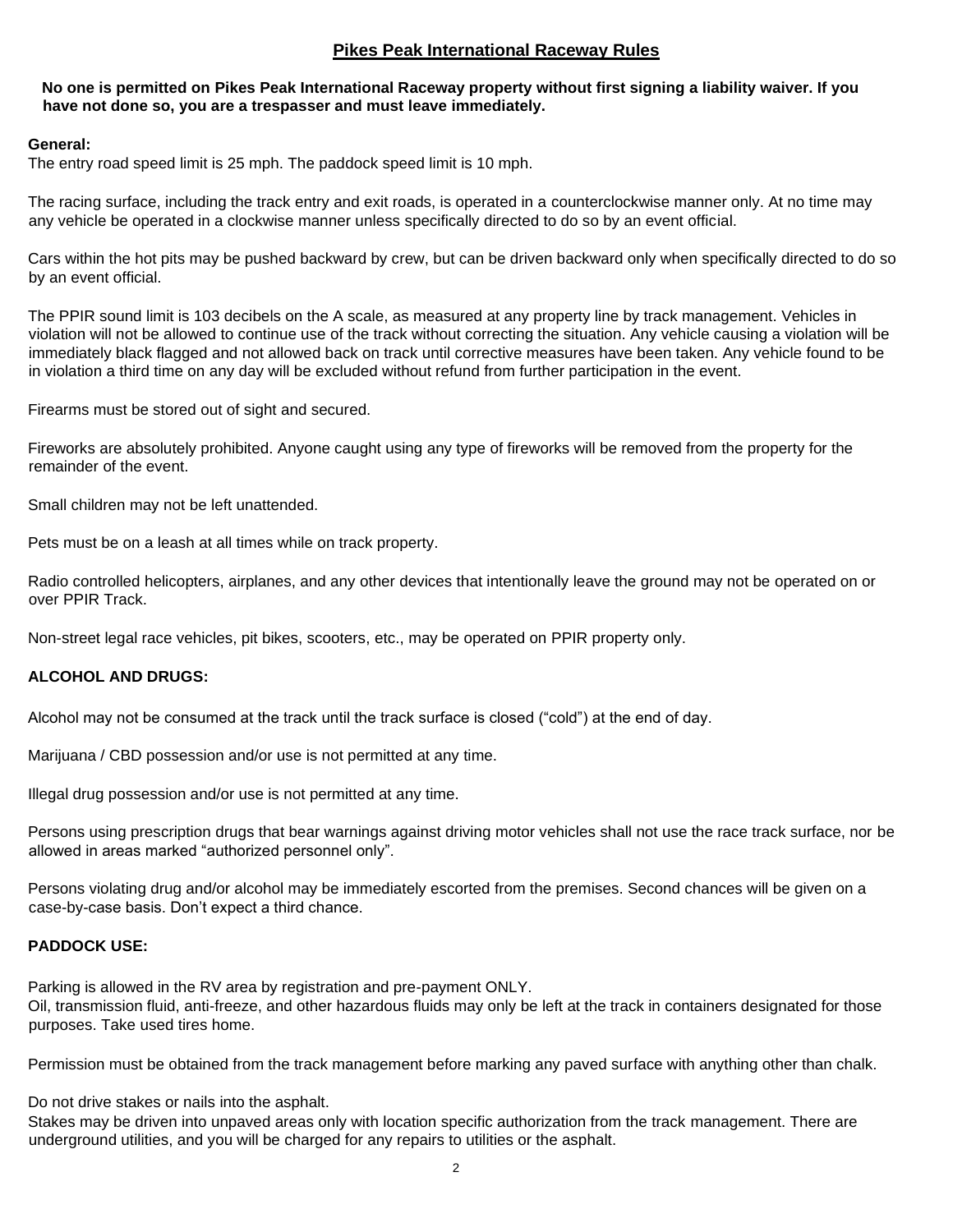### **PRIOR TO ARRIVAL AT THE TRACK**

**Technical Inspection Form**: Each participating vehicle should be prepared, equipped, and inspected for compliance with the items listed on the included Technical Inspection Form. Pre-tech may be performed and signed off by a competent mechanic.

#### **The driver section of the form must be filled out by the entrant prior to tech inspection at PPIR.**

#### **Track Flow is Counterclockwise:**

**Track Location:** Approximately 17 Miles from Hotel Elegante, Colorado Springs: I-25 South to Exit #122, right to entrance of PPIR.

#### **RMMR EVENT POLICIES**

- **1. SAFETY FIRST:** An "Open Track" event is not a race. Wheel to wheel competition will not be condoned. **Courtesy** and common sense must prevail at all times while driving on the track. All drivers will be required to operate their vehicles in a safe and controlled manner, as defined by the Event Steward. Erratic or reckless driving is strictly prohibited, and may result in expulsion from the event. All vehicles permitted access to the track must be in good and safe condition. NO ALCOHOLIC BEVERAGES ARE ALLOWED. Glass beverage containers are prohibited.
- **2. REGISTRATION:** Pre-registration is required to permit the event committee sufficient time to plan the event schedule and resources.
- **3. VEHICLE INSPECTION:** The owner or driver of a vehicle registered for the event will be responsible for a technical inspection in conformance with the Technical Inspection Form. This technical inspection is to be performed by the owner, the driver, or a qualified mechanic prior to arrival at the track. It is the responsibility of the owner of the vehicle to verify that all operating, safety and equipment requirements indicated on the inspection form have been satisfied. The vehicle will be subjected to an additional cursory inspection by a designated technical inspector at the event for full compliance prior to being granted access to the track. All loose items: in trunk, glove compartment, map pockets, radar detectors, removable floor mats, garage door openers, etc. must be removed. **This is where you will get a "Tech Sticker" for Morning and / or Afternoon track sessions. Your vehicle will not be allowed on the track without a "Tech Sticker".**
- **4. DRIVER QUALIFICATION:** Each driver must have a current valid driver's license in order to participate in the event. We will have three run groups and those not familiar with the course layout at PPIR should class themselves in the GREEN / Novice Group. The BLUE Group is for those that have track experience, and the RED Group is for those experienced drivers that have driven at PPIR.
- **5. SAFETY EQUIPMENT & CLOTHING:** Each driver must have, and use while operating a vehicle on the track, a helmet of sufficient quality and condition to meet approval of the Event Steward. Current Snell-rated helmets are strongly recommended. REQUIRED: Long sleeved shirt and long pants of cotton or wool or best a fire-retardant driver's suit, and leather closed toe, fire resistant driver's shoes. NO SHORT PANTS! If you have a Nomex or other approved driving suit, please use it. The vehicle must be equipped with factory installed seat belts at a minimum, Race cars and race prepared street cars must have a securely mounted fire extinguisher (10BC rating minimum). A helmet will be required for all drivers and passengers EXCEPT for the touring laps. Best to bring your helmet and one for your passenger. We will have a very limited supply of LOANER helmets. Due to COVID if using a loaner helmet, you will also need a head sock. We will also have a limited supply of head socks available.
- **6. DRIVER ORIENTATION:** Attendance at the driver's meeting by all registered drivers at the beginning of the event prior to any activity on the track is mandatory. Caution flags, pit entry and exit, passing areas, hand signals and corner working instructions will be explained. IF YOU MISS THE DRIVER'S MEETING, YOU WILL NOT BE ALLOWED TO DRIVE ON THE TRACK! The mandatory driver's meeting for the morning sessions will start at 8:30am in the media room. The afternoon driver's meeting will start at 12:30pm in the media room. Those doing the full day of OT will only need to attend the 8:30am driver's meeting. At the end of the driver's meeting is when the GREEN, BLUE or RED wrist bands will be handed out. For entrance on the track each driver will need to show their colored run group wrist band to the pit out Marshall to gain access to the track.
- **7. EVENT CONTROL:** The Event Steward is in full and total control of the event and, most particularly, all activities on the track. Corner workers will be performing duties at the direction of the Event Steward. All communications and directions issued by the Event Steward, the corner workers, and other designated event officials, whether verbally or by hand or flag signals, will be followed and obeyed without question. Should drivers have questions regarding any such communications, directions, or track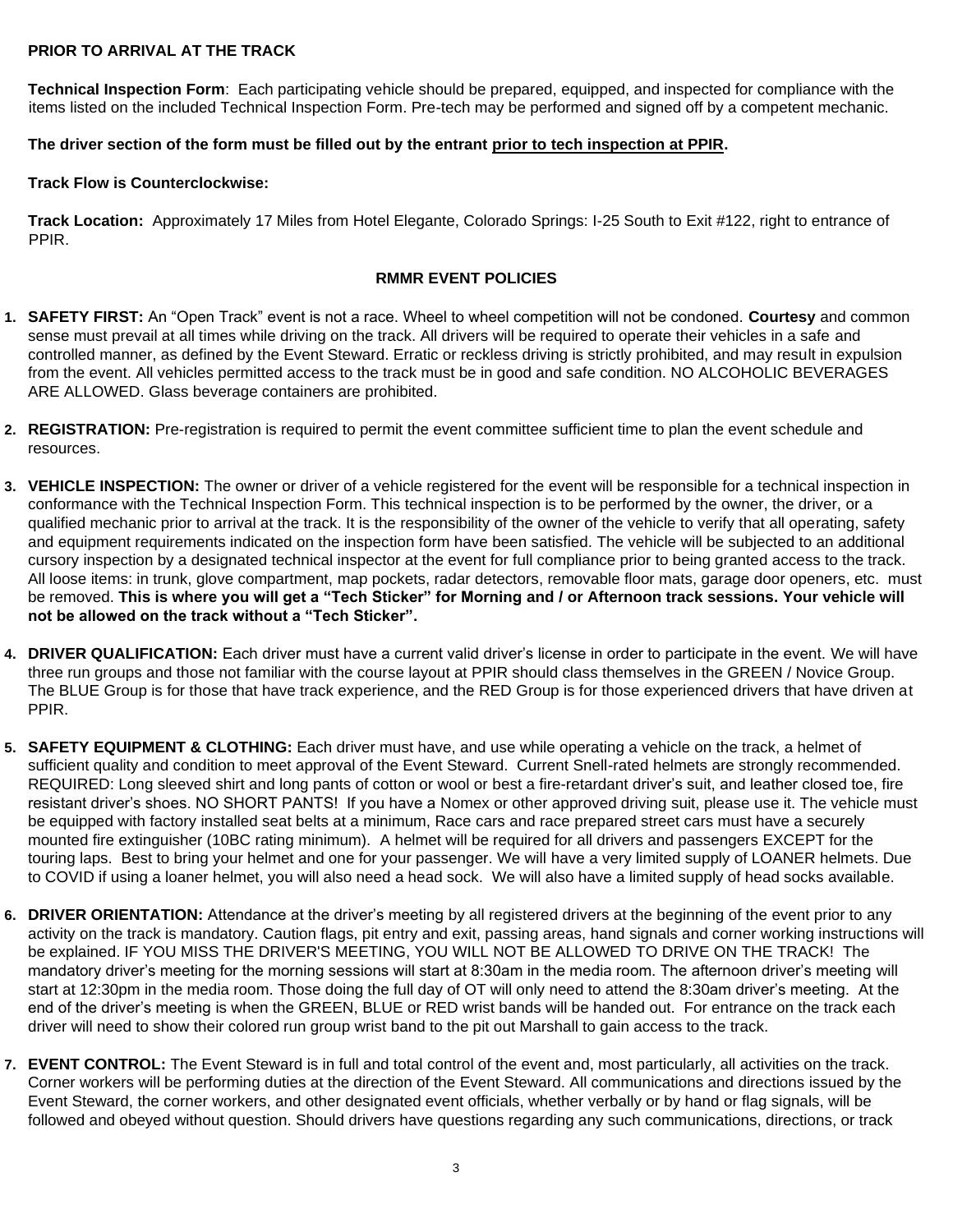procedures in general, they may direct their questions to the Event Steward in the paddock area following full compliance therewith.

- **8. PASSING:** Passing will be permitted only in specified run groups and on the front and back straight-a-way on the track. Passing will NOT be allowed in the first morning session and first afternoon session for the GREEN run group, (passing MIGHT be allowed for the GREEN group in the other sessions). Passing will not be permitted in the corners. Drivers will be expected to check their mirrors frequently for cars approaching from behind, and to wave faster cars past when appropriate, indicating the side for passing by pointing. Drivers failing to exercise passing courtesy or blocking other cars from passing will be removed from the track. Primary responsibility for a safe pass rests with the passing driver. The vehicle being overtaken is to remain on the driving line.
- **9. PURPOSE:** Our Open Track events are conducted as educational events to provide the opportunity to learn and gain experience in performance driving under safe, controlled conditions, and to have a good time while improving our driving ability. It is the responsibility and obligation of every participant to assure that we do this safely and with full respect for the rights and well-being of each other.

#### **10. Communications & Procedures:**

**FLAGS:** You must know what they mean. All flag signals must be OBEYED WITHOUT QUESTION.

**YELLOW (STATIONARY):** Dangerous situation, no passing.

**YELLOW (WAVING):** Great danger, slow down and be prepared to stop. No passing as there is an obstruction or person on or near the track.

**RED:** All drivers must STOP! Workers will direct the clearing of the track as well as circumstances allow. All track activities have been stopped.

**BLACK:** Complete the lap you are on, then proceed to the pit area and meet with the Event Steward. Permission by the Event Steward will be required for re-entry to the track.

**BLACK (WAVING):** Complete the lap you are on, then proceed to the pit area, track activities have stopped.

**CHECKERED:** The session has ended. Complete current (cool down) lap with caution before entering the pits. Best would be to run this final lap at a speed that you can allow your brakes to cool before entering the pits.

- **11. RE-ENTRY:** In the event that a vehicle leaves the course, re- entry may occur with the permission of the flag person and must be done in a safe manner. Anytime a car leaves the paved course completely, the car must return to the pits for a re-tech and a discussion with the driver to understand what needs to change to maintain control of their vehicle at all times.
- **12. STOPPING:** If you must stop on the course, do so in a manner which will not cause danger or obstruction. A driver stopped on or near the track should not leave his car without the assistance of a corner worker unless the car is on fire or is in danger of a collision. If you have been involved in an accident, all driving on the track will be suspended and a worker will assist.
- **13. DRIVER HAND SIGNALS:** A driver should signal his entry into the pits by raising one arm. The driver of a stalled car that will not restart should raise both arms to indicate he will not move until the course is clear. A tow vehicle will be sent out at the end of the session to pull the vehicle back to the pits.
- **14. ATTITUDE LIMITATION:** Drivers who appear to be racing or engaging in a speed contest with each other will be reported by corner workers to the Event Steward and will be talked to and subject to expulsion from the event.

#### **15. TRACK SESSIONS:**

**Parade Laps:** There will be two designated times on June 17<sup>th</sup> that anyone that wants to drive their vehicle on the PPIR ROVAL will be allowed. Passengers will be allowed, no helmets will be required. Parade Laps will be allowed from 12pm – 1pm and from 4pm – 5pm. There will be pace cars leading and speeds will be limited to highway speeds. All vehicles will follow in single file form with no passing.

**Run Group Sessions and Passengers:** As described in the event schedule, at the discretion of the Event Steward, Red and Blue Groups may run with passengers. The Green Group (Novice), passengers are limited to instructors only during the first morning session and first afternoon session. The GREEN Group may be allowed passengers at the discretion of the Event Steward for other sessions.